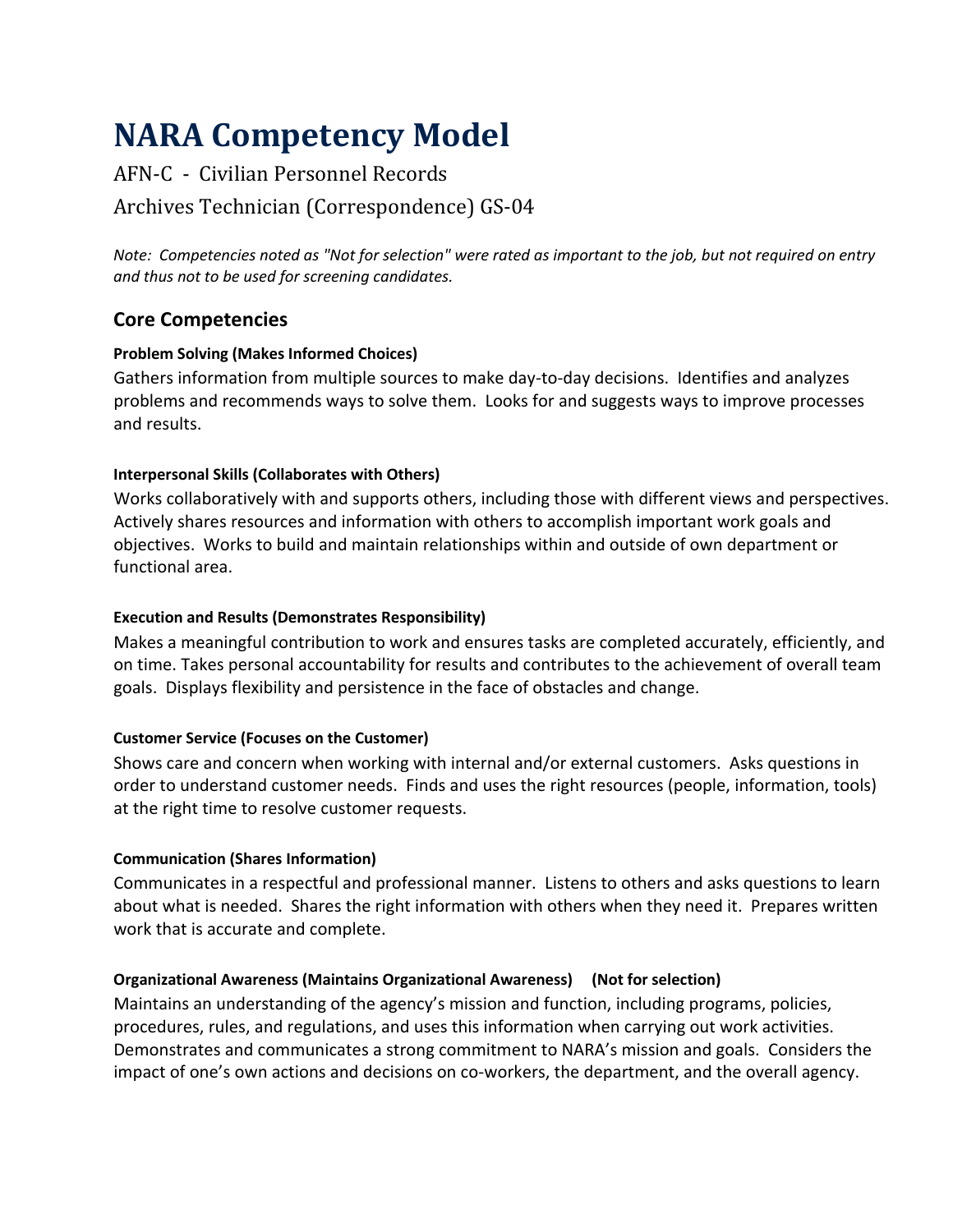## **General Competencies**

#### **Influences/Negotiates with Others**

Promotes ideas and proposals persuasively. Shapes others' opinions, convinces or persuades others, and gains support through own actions/examples or persuasion in an ethical manner. Achieves mutually satisfying agreements in negotiations with others by listening to different objectives, effectively communicating own objectives, and seeking common ground and collaborative situations.

#### **Embraces Continual Learning**

Seeks opportunities to expand knowledge and skills through formal and informal education, training, and feedback. Identifies and leverages own strengths and developmental needs and strives to improve own skills. Acquires new knowledge related to business, professional, and technological changes and developments. Demonstrates and supports continual learning, and shares knowledge and expertise with others.

#### **Utilizes Computer Technology**

Utilizes computer technology and software applications (e.g., word processing, spreadsheets, databases, web-based tools) to perform work activities. Applies technologies and/or tools to improve work, productivity, or customer service.

## **Technical Competencies**

#### **Applies Knowledge of Information Security (Not for selection)**

Demonstrates, maintains, and communicates knowledge of related Federal and agency regulations, National Security directives and requirements, NARA policies and precedents, and applicable public policy. Establishes and maintains physical and intellectual control of records.

#### **Applies Knowledge of [Subject Area(s)/Disciplines]**

Demonstrates expertise in records and related materials pertinent to **[Subject Area(s)/Discipline(s)]**. Maintains currency in the history, organization, operations, and trends relevant to **[Subject**] Area(s)/Discipline(s)] as well as the applicable Federal laws, authorities, and regulations. Maintains currency in the interrelationship of these subjects with **[other key subject area(s)]**. Provides technical consultation on **[Subject Area(s)/Discipline(s)]** to meet the needs of NARA, other Federal agencies, researchers, or others.

#### **Performs [Records Center Operations]**

Performs **[Records Center Operations]** using relevant records and information management and/or archival principles, practices, and related agency policies and regulations. Examines and applies [Subject Area(s)/Discipline(s)] to define the scope, context, purpose, and direction of records center activities. Maintains a "big picture" focus and considers the impact and implications of **[Records**] Center Operations] on agency services and customer needs and expectations.